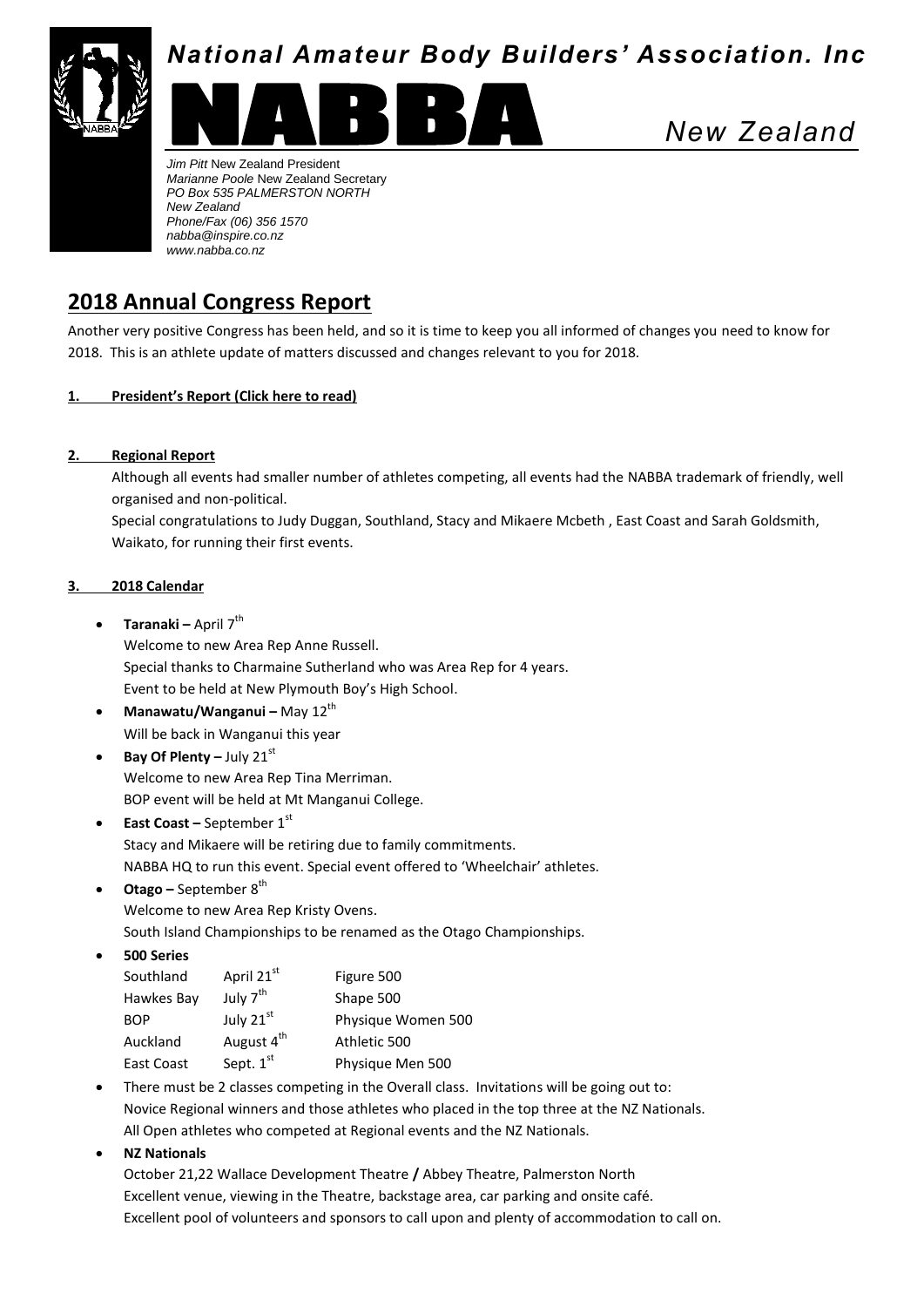## **2018 Calendar**

**NAC Worlds** Cebu, Philippines, June 2<sup>nd</sup> Great opportunity to send a strong NZ Team to the Philippines. Qualifying events Southland, Counties-Manukau, Manawatu/Wanganui. NAC Universe Hamburg, Germany, 24<sup>th</sup> November Qualifying event is NZ Nationals. **NABBA Asia-Pacific, Glenfield, Auckland 27<sup>th</sup> October** 

## **4. Congratulations**

Congratulations to our 2017 NZ National Champions: **Ms. NZ Shape –** Tracy Coyle – Hawkes Bay **Mr. NZ Athletic –** Anthony Bowen – Waikato **Ms. NZ Physique** – Tina Merriman – Bay of Plenty **Mr. NZ Physique –** Sitani Kulu – Auckland **Ms. NZ Figure –** Janine Haywood – Counties- Manukau **Mr. NZ Mr. Body - Board Shorts –** Troy Pain – Wellington

- TO ALL THOSE THAT HAVE NOW MOVED UP TO THE OPEN CLASSES: All Novice athletes who won their classes, at Regional Competition All Novice athletes who placed in the top three at NZ Nationals
- TO ALL THOSE THAT HAVE ATTAINED INTERNATIONAL STATUS All Open class athletes who won their classes at NZ Nationals Senior Figure 40+ And 50+ Winners

## **5. International Honours**

- Congratulations to all those who represented New Zealand Internationally, at Nabba Asia Pacific, NAC World or NAC Universe Championships, in 2017.
- A reminder to all athletes, that NABBA NZ has pathways for you to take, for the next level of competition. You might be surprised how motivating it can be and the opportunities that will come your way.
- You will find the NZ Honours, International Show and Athlete Reports on the NZ TEAMS Page on the website.

### **6. 2018 Judges Courses**

- Taranaki: April 7<sup>th</sup>
- Southland:  $\overline{A}$  April 21st
- $\bullet$  Counties-Manukau: April 28<sup>th</sup>

#### **7. NABBA NZ Executive, Area Representative, Area Contact**

- NABBA Vice President Andrew Murray had been appointed to the position of Vice President
- NABBA Executive & Area Rep Retirements Stacy & Mikaere Mcbeth – East Coast Charmaine Sutherland – Taranaki
- NABBA Executive & Area Rep Appointment Tina Merriman for NABBA B.O.P Kristy Ovens for NABBA Otago Anne Russell for Nabba Taranaki
- NABBA Contacts Ettienne Nelson – (working with Gavin Maxwell for Counties-Manukau) Debe Stewart – (working with Kristy Ovens for Otago)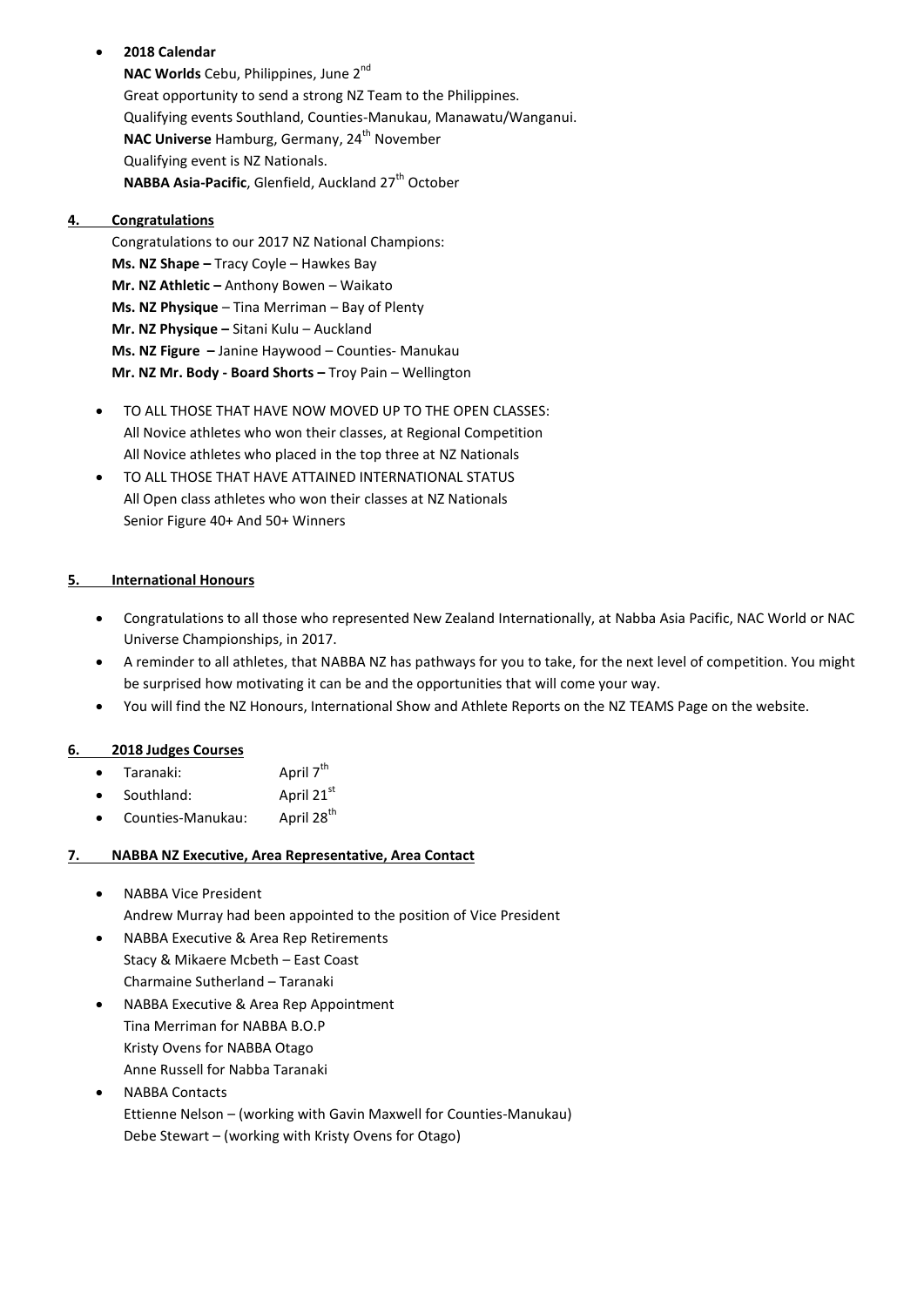#### **8. Class Reviews**

- **Shape –** T-walk was a great innovation & well executed by all athletes Only 2 poses at each 'X' mark on stage.
- **Figure –** Well represented in all classes, with athletes coming in closer to their optimum weight.
- **Physique Women –** Novice athlete's numbers are increasing, but need to aim for that 'harder' look.
- **Athletic –** Working well to their criteria & coming in closer to their optimum weight.
- **New Rule: Height -100+3 = Maximum Allowable Weight**
- **Physique Men –** Maintaining a good standard, Junior, Novice and Open well done. Physique athletes need to take the opportunities to compete overseas.
- **Mr. Body-Board Shorts-** Class criteria are working well, but athletes need to learn how the T-walk is done. Only 2 poses at each 'X' mark on stage

Novice & Open classes will be offered in 2018.

Overall Titles will be competed for Regional events and NZ Nationals.

- **Mixed Pairs –** Those competing on this class continue to enjoy this event, while still working to the criteria.
- **Classic Women's Class - New Innovation**
	- One class (no Short/Tall, no Novice Open)
	- Upper & Lower limit weight restrictions to be finalised
	- 80's look, where Physique emphasis is on structure, symmetry, good muscle size, leanness (not ripped) and feminity (poise and grace)
	- 2 piece bikini of one colour
	- No footwear
	- No jewellery, except wedding ring
	- Watch out for a set of photos on the website to see what look is required for this new class.
	- Trial class at:
	- Hawkes Bay 7<sup>th</sup> July
	- Auckland 4<sup>th</sup> August
		- Wellington 30<sup>th</sup> September
- **Age related class** New for 2018
	- Figure 40+, 50+, 60+, 70+
	- Physique Men 40+, 50+, 60+, 70+

#### **9. Facebook**

Follow NABBA Ne[wZealand@facebook.com](mailto:Zealand@facebook.com) Follow the links to regional Facebook pages.

#### **10. Website**

NABBA's website will be going for a "facelift" shortly. But the website will still remain information based & the "go to" for All Official NABBA Information. Expect to see photos & videos to assist in clarifications of class criteria.

#### **11. Top Gym Trophy**

The Top Gym Trophy is well received in the various areas, with a good healthy rivalry between gyms in all regions.

#### **12. 2017 Top Trainer/Coach Award**

- Congratulations to Audrey O'Keefe, Wanganui "2017 Top Trainer / Coach".
- Met with good interest. Athletes could nominate their Trainer / Coach on the online entry form.
- Reminder to put down one name only.

#### **13. Timetable**

- 9am-10am Athlete Registrations
- 10.30am Athlete Briefing
- 12 noon Judging Rounds
- **5pm Evening Show \* New Innovation**

#### **14. Online Entry Policy**

Online entries have worked very well.